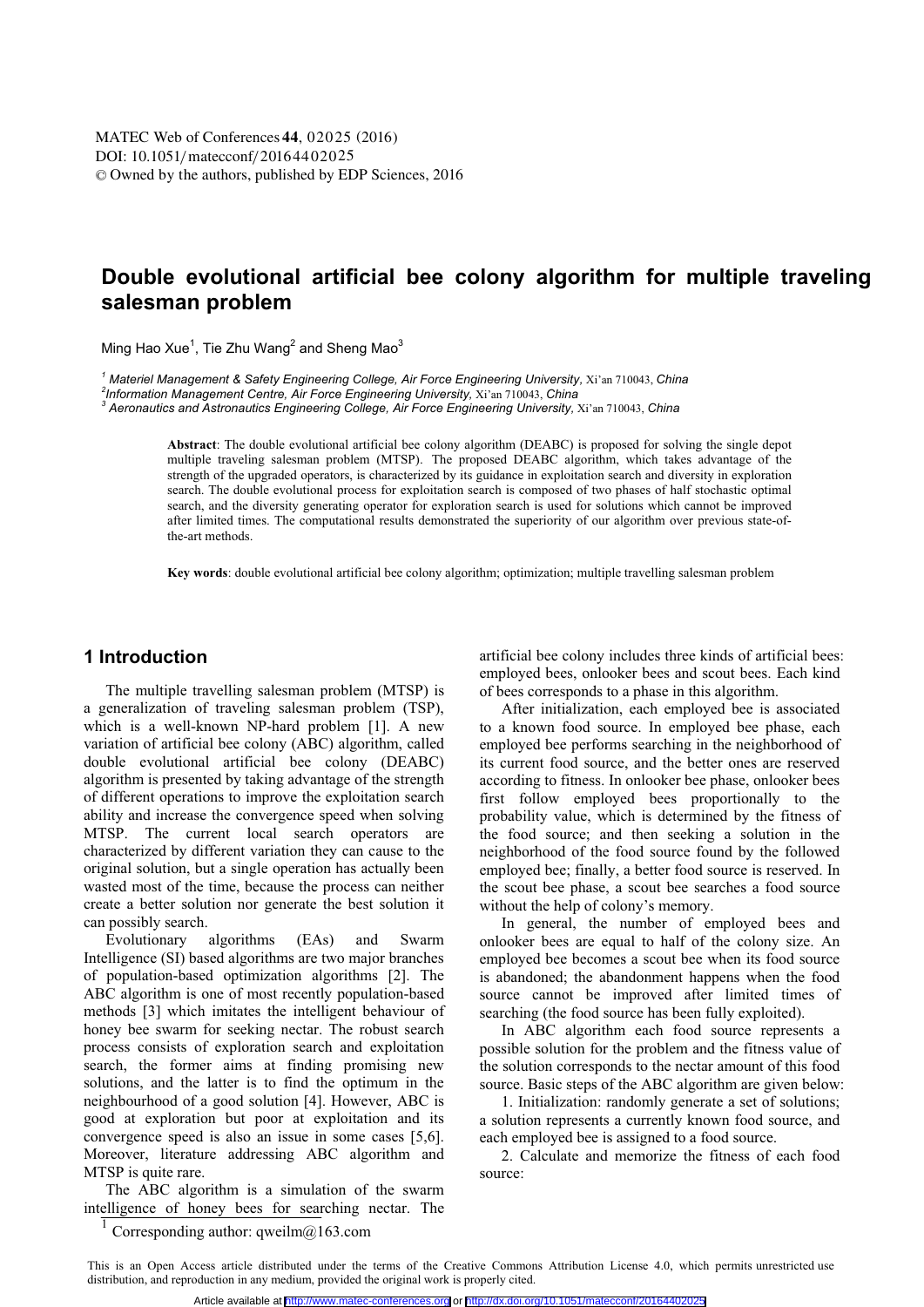$$
fitness_i = \begin{cases} \frac{1}{fit_i}, fit_i \ge 0\\ 1 + abs-fit_i), fit_i < 0 \end{cases}
$$
 (1)

where  $fit$  is the cost value (value of objective function),

3. For each employed bee:

a. Perform local search in the neighborhood of her assigned food source

b. Calculate the fitness of the detected food source

c. Memorize the better food source

4. For each onlooker bee:

a. Choose a food source from the current found ones

depending on the roulette wheel using the probability  $p_i$ , which is calculated as follows:

$$
p_i = \frac{fitness_i}{\sum_{i=1}^{SN} fitness_i}
$$
 (2)

where *SN* is the number of solutions

b. Repeat the searching process in step 3

5. If a food source hasn't been improved after limited times, the corresponding employed bee becomes a scout bee and randomly generate a solution.

6. Repeat the step 3-6 until the maximum cycle times are completed

7. Output the optimal result.

### **2 Improvements for local search operators**

The operators can be upgraded for two objectives: one is to obtain guidance by optimal searching mechanism; the other is to obtain greater diversity by expanding searching space. The former has an advantage over exploitation search and convergence speed, the latter can be used to further improve exploration search.

#### **2.1 Half-stochastic optimal searching operators**

Using the operators which are inspired by [7] for local search, the operations can be actually wasted most of the time, because a single searching process can neither create a better solution nor generate the best solution it can possibly search. For the first objective, we propose a new searching method, which aims to find the optimal solution in the searching space of an operator.

Taking the swap points operation as an example, the optimal searching strategy is to calculate the fitness for all possible swaps, finally swap the position of a pair of cities with the optimal fitness. However, the searching space of swap points is  $C_n^2$ , the convergence speed would be greatly compromised if we want to obtain the optimal solution.

After comprehensively considering the value of coefficient  $\alpha$ , optimal searching space and convergence speed, an approach called half-stochastic optimal searching is proposed, and only three initial operators are qualified to be modified, they are swap points, insert point and reverse subsequence.

The procedures for half-stochastic optimal swap points (insert point or reverse subsequence) operator are as follows:

1.Generate a positive integer *r* randomly, the city in position *r* acts as a swap point (insert point or an edge of a subsequence), the value of *r* can't exceed *n*.

2.Calculate the fitness for generated solutions of all possible swaps of points (all insert positions or all subsequences can be reversed).

3.Reserve the optimal solution.

Different values of  $\alpha$  can affect their local search ability, but they are the ones can be realized by the idea of half-stochastic optimal searching.

Obviously, the searching range can not only be the whole sequence, but also one or several tours, which is suitable to be modified for different optimizing objectives.

#### **2.2 The diversity generating operators**

The second upgrading objective takes advantage of operators with bigger value of  $\alpha$ , which can generate new solutions with greater diversity. The  $\alpha$  value of swap points, swap subsequences and swap-reverse subsequences are all 4, and they can all be suitable for this generating diversity.

The operation of swap can be put into two categories: one is the operated points (sequences) are within the same tour, another are located in different tours. They are named after inner-tour swap and cross-tour swap respectively. We set the times to perform the two kinds of swap operations in linear correlation with *m* (the number of salesman); so the need for more diversified solutions can be met when *m* varies.

The procedures for diversity generating operator are as follows:

1.Generate a positive integer *r1* randomly, where the value of *r1* can't exceed *m-1*(*m* is the number of salesman); define *r2=m-r1*.

2.Perform *r1* times of inner-tour swap operations; the tour is chosen randomly each time

3.Perform *r2* times of cross-tour swap operations; the two tours and the cities are chosen randomly each time

This sort of operators can be effective when a solution doesn't improve after certain times of iteration (a food source is fully exploited).

# **3 Double evolutional artificial bee colony algorithm**

This section proposes a double evolutional artificial bee colony algorithm (DEABC) for solving the single depot multiple traveling salesman problem (MTSP).

#### **3.1 Initialization**

Firstly, we send all bees to find food sources, then the 50% bees finding the better solutions become employed bees; the rest become onlooker bees and return to the hive. Food sources are evaluated by their fitness. The number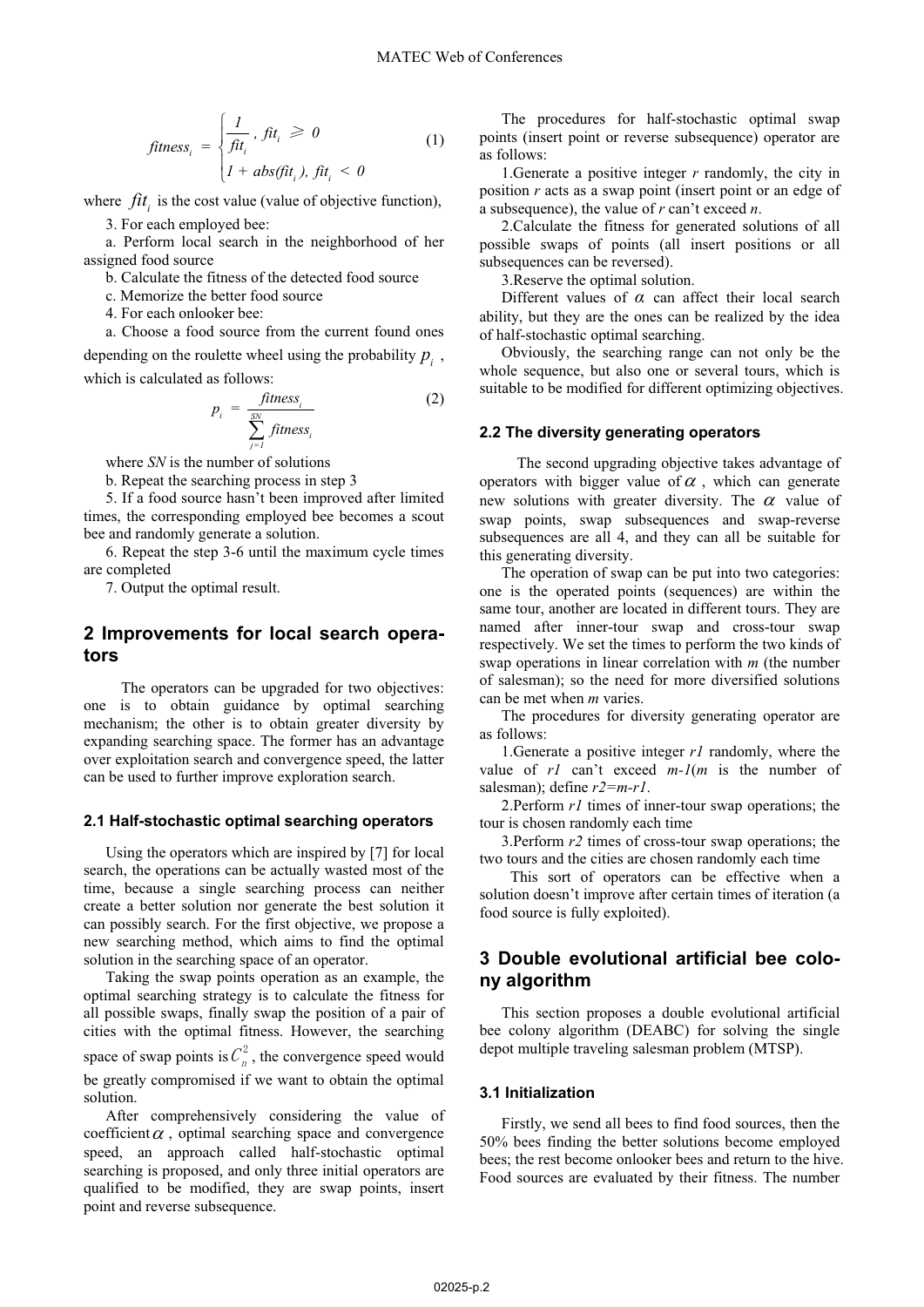of employed bees and onlooker bees are the same, both equal to the half of the colony size.

The process to find food sources generally consists of two procedures: firstly, randomly generate a permutation of *n* cities; secondly, randomly divide the sequence into *m* tours. The *m* is the number of salesman, and at least one city is supposed to be included in a tour.

#### **3.2 Fitness**

We adopt the function (1) to calculate fitness, and the cost function used is the same as the objective function. Since the two classic test objectives are minimizing the total distance (objective 1) and minimizing the longest tour (objective 2), we have two different cost functions. We need to maximize the fitness in both cases.

#### **3.3 Selection**

After the employed bee phase, the onlooker bees choose the food sources found by the employed bees based on probability  $p_i$  expressed as follows:

$$
p_i = \frac{fitness_i}{\sum_{i=1}^{SN} fitness_i}
$$
 (3)

Where *fitness* is the fitness of the food source *i*.

#### **3.4 The double evolutional process**

The key to this algorithm is the double evolutional process, which is specially designed for exploitation search. The exploitation search is performed in both employed bee phase and onlooker bee phase, and two evolutional approaches are proposed to enhance the search ability. For both objectives, the insert point operator and reverse subsequence operator are adopted and modified to constitute the process. The double evolutional procedures are as follows:

1.Conduct the half-stochastic optimal reverse subsequence operator for the whole sequence

2.Calculate the fitness of the generated solution and reserve the better one

3.Conduct the half-stochastic optimal insert point operator for the whole sequence generated in step 2.

4.Calculate the fitness of the generated solution and reserve the better one

The procedures of the operators can be referred to in section 2.1. The half-stochastic optimal reverse subsequence operator has the minimum  $\alpha$  value, which has an edge over convergence, calculation and selection; it also has minimum searching space, which further increases the convergence speed. The  $\alpha$  value of half-stochastic optimal insert operator is medium, but its searching space is minimum, which enhances the exploitation searching ability in a greater range.

This process is fit for both objectives, because the results of double evolutional process turn out to be fitness-oriented.

#### **3.5 The exploration search**

If a food source hasn't been updated after certain times (limit) of exploitation search, it will be abandoned and replaced by a new solution. The new solution is found around the abandoned solution and implemented by the diversity generating operator described in 2.2.

For objective 1, the swap subsequence operation is applied to generate a new solution; for objective 2, we choose a city randomly from a tour other than the longest tour and swap it with the city in longest tour which obtains the minimizing longest tour. For both objectives, we reserve the current optimal solution in case it is abandoned.

The number of scout bee in an iteration is set as 1, and the number of swap operation in an exploration search is set as 1. The reason for not increase the number of them is the same results can be obtained by decreasing the value of limit.



**Figure.1** The framework of DEABC

### **4 Computational results**

To evaluate the performance of DEABC, test problems in [8] is used to compare the computational results. The data are Euclidean, two dimensional symmetric problems, and the first city is always used as depot. The experimental instances with different problem size and salesmen combinations are listed in table 1. For the problem, the two objectives are optimized separately.

The results of previous algorithms are also shown for comparison. The genetic algorithm with one chromosome representation and the genetic algorithm with two chromosomes used in [8]; the two-part chromosome representation based on genetic algorithm proposed in [8] is referred to as GA2PC, the steady state grouping genetic algorithm proposed in [9] is referred to as GGA-SS; the ant colony algorithm proposed in [10] is referred to as ACO.

**Table.1** Benchmark instances

|           | 100c<br><b>UNIUS</b><br>. | (m)<br>smen |  |
|-----------|---------------------------|-------------|--|
| МT<br>--- |                           |             |  |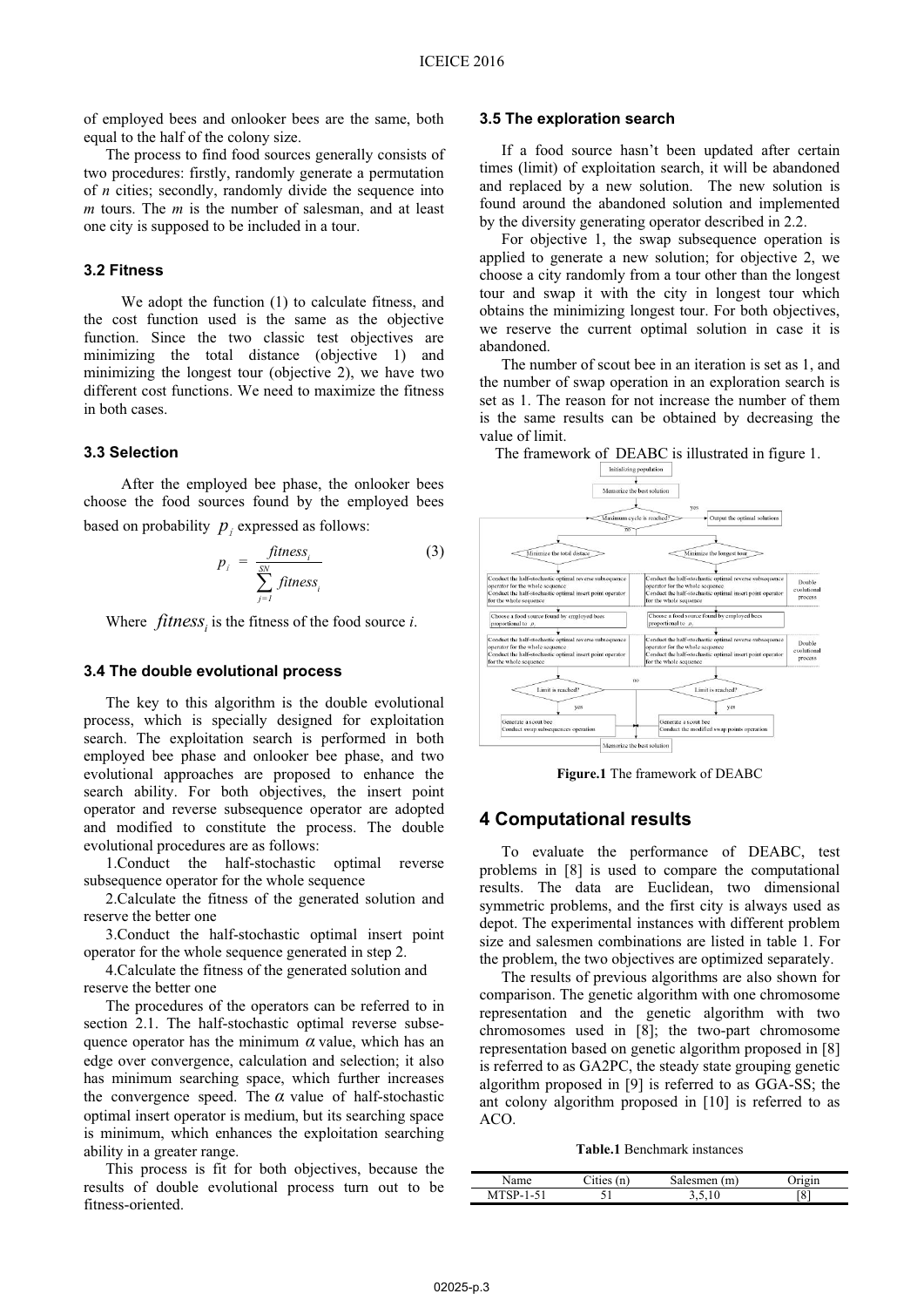| <b>MTSP-1-100</b> | 00 | 3,5,10,20    | 81  |
|-------------------|----|--------------|-----|
| MTSP-1-150        | 50 | 3,5,10,20,30 | 181 |

The values of parameters are shown in the table 2, which are chosen empirically.

**Table.2** Parameter settings in DEABC

| parameters              | value |  |
|-------------------------|-------|--|
| Colony size             | 100   |  |
| Maximum cycle number    | 1000  |  |
| Limit                   |       |  |
| Number of employed bees | 50    |  |
| Number of onlooker bees | 50    |  |
| Number of scout bees    |       |  |

#### **4.1 Comparison of proposed operators**

First of all, a test problem is chosen for several operators proposed in this paper to compare their performance. The improved operators can be put to two categories--half stochastic optimal searching and generating diversity, we run this test because no theoretically prove has been given to determine their capabilities.

The test problem is to reveal the abilities of different operators, and prove the rationality of the design of the double evolutional process for minimizing total distance. The double evolutional process for minimizing longest tour is the same, and the exploration search for it is especially designed, so we only run test for the first objective.

We chose the MTSP-1-51 as test data, and the number of salesman is set as 3, 30 independent runs are tested for each different combination. The results are shown in table 3, where "1" represents the half-stochastic optimal swap points operator, "2" means the half-stochastic insert point operator, "3" represents the half-stochastic reverse subsequence operator, and the short line connecting different numbers means the combination of the operators; S.D. stands for standard deviation of objective values of 30 runs, time is the average time cost in seconds for each run. Considering the scale of test data, the diversity generating operators only conduct swap operation for one time in each scout bee phase.

**Table.3** Experimental results of different operators

| operator         |             | 1    | $\overline{c}$ | 3    | $1 - 2$ | $1 - 3$ | $2 - 3$        | $1 - 2 - 3$ |
|------------------|-------------|------|----------------|------|---------|---------|----------------|-------------|
|                  | Max         | 580  | 556            | 471  | 511     | 466     | 454            | 454         |
|                  | Min         | 517  | 468            | 446  | 452     | 447     | 446            | 446         |
| Swap<br>points   | Mean        | 548  | 514            | 457  | 478     | 456     | 450            | 450         |
|                  | S.D.        | 17   | 23             | 6    | 14      | 5       | 2              | 2           |
|                  | Time        | 2.07 | 2.30           | 2.63 | 4.03    | 4.40    | 4.67           | 6.51        |
|                  | Max         | 613  | 573            | 474  | 493     | 462     | 453            | 454         |
|                  | Min         | 510  | 456            | 452  | 449     | 448     | 446            | 446         |
| Swap             | Mean        | 545  | 517            | 459  | 471     | 454     | 450            | 450         |
| subse-<br>quence | S.D.        | 20   | 23             | 5    | 10      | 4       | 2              | 2           |
|                  | Time<br>(s) | 2.12 | 2.37           | 2.71 | 4.07    | 4.50    | 4.67           | 6.40        |
|                  | Max         | 580  | 532            | 465  | 494     | 458     | 454            | 454         |
| Swap-            | Min         | 504  | 463            | 447  | 452     | 447     | 446            | 446         |
|                  | Mean        | 534  | 495            | 458  | 471     | 454     | 449            | 450         |
| reverse          | S.D.        | 21   | 21             | 5    | 12      | 3       | $\overline{2}$ | 2           |
|                  | Time        | 2.07 | 2.33           | 2.67 | 4.07    | 4.40    | 4.67           | 6.43        |

As can be concluded from table 3, for half-stochastic optimal searching operators, the reverse operator works best, while the swap operator **is** the worst; when combining the half-stochastic optimal insert and reverse

operators, the results are the best; when combining all the operators, the results aren't been improved, but the time cost is the most. Based on the fact that the half-stochastic optimal reverse and insert operators can be fully capable of obtaining ideal results, the double evolutional process for minimizing total distance are designed to be the combination of the two operators.

For diversity generating operators, the swap subsequence operator works best with the double evolutional process, thus been chosen as the operator to perform exploration search.

### **4.2 Comparison of approaches on test problems in [8]**

Table 4 and 5 compare the performance of DEABC with GA1C, GA2C, GA2PC, GGA-SS, ACO and TCX of average solution quality for objective 1 and objective2 on test problems used in [8]. The results of GA1C, GA2C, GA2PC are taken from [8], the results of GGA-SS, ACO and TCX are taken from [9], [10]. The S.D. is short for standard deviation of objective values.

As can be seen from table 4, the DEABC can obtain the best results for test problems1-7and 9-12, but it doesn't outperform ACO and GGA-SS on the 8th test problem.

For minimizing the longest tour, the superiority of DEABC is not as obvious as that of objective 1. Basically, it works well on small scale test data or the test data with more salesmen. When the number of city is relative big and the number of salesmen is relatively few, the results cannot outperform ACO and GGA-SS.

**Table.4** Results for optimizing the total distance on test problems from [8]

|                | Instances      |                |       |                   |           |                        |                  |                        | <b>DEABC</b>   |                |
|----------------|----------------|----------------|-------|-------------------|-----------|------------------------|------------------|------------------------|----------------|----------------|
|                | $\mathbf n$    | m              | GA1C  | GA <sub>2</sub> C | GA2P<br>C | GGA<br>-SS             | ACO              | Mean                   | S.D            | Best           |
| 1              | 51             | 3              | 529   | 570               | 543       | 449                    | 448              | 450                    | $\overline{c}$ | 446            |
| $\overline{c}$ | 51             | 5              | 564   | 627               | 586       | 479                    | 478              | 477                    | 3              | 471            |
| 3              | 51             | $\Omega$       | 801   | 879               | 723       | 584                    | 584              | 584                    | 3              | 579            |
| $\overline{4}$ | 10<br>$\Omega$ | 3              | 27036 | 30972             | 26653     | 2205                   | 2261<br>9        | 2297<br>9              | 530            | 2187<br>8      |
| 5              | 10<br>$\Omega$ | 5              | 29753 | 44062             | 30408     | 2367<br>8              | 2416<br>6        | 2443<br>3              | 454            | 2366<br>6      |
| 6              | 10<br>$\Omega$ | 1<br>$\Omega$  | 36890 | 65116             | 31227     | 2848<br>8              | 2789<br>$\Omega$ | 2811<br>$\Omega$       | 565            | 2737<br>5      |
| 7              | 10<br>$\Omega$ | 2<br>$\Omega$  | 62471 | 95568             | 54700     | 4089<br>$\overline{2}$ | 3994<br>9        | 3930<br>$\overline{4}$ | 400            | 3837<br>7      |
| 8              | 15<br>$\Omega$ | 3              | 46111 | 48108             | 47418     | 3843<br>$\overline{4}$ | 3924<br>7        | 3990<br>$\Omega$       | 344            | 3928<br>3      |
| 9              | 15<br>$\Omega$ | 5              | 49443 | 51101             | 49947     | 3996<br>2              | 4064<br>7        | 4064<br>3              | 430            | 4003<br>2      |
| 1              | 15             | 1              | 59341 | 64893             | 54958     | 4427                   | 4443             | 4421                   | 420            | 4346           |
| $\theta$       | $\Omega$       | $\Omega$       |       |                   |           | $\overline{4}$         | 6                | 3                      |                | $\overline{4}$ |
|                | 15             | $\overline{c}$ | 94291 | 10003             | 73934     | 5641                   | 5598             | 5560                   | 545            | 5461           |
|                | $\Omega$       | $\Omega$       |       | $\overline{7}$    |           | $\overline{2}$         | $\Omega$         | 5                      |                | $\tau$         |
|                | 15             | 3              | 13150 | 14347             | 99547     | 7278                   | 7126             | 7082                   | 497            | 6943           |
| $\overline{c}$ | $\bf{0}$       | $\bf{0}$       | 3     | 6                 |           | 3                      | 6                | $\overline{4}$         |                | 3              |

**Table.5** Results for minimizing the longest tour on test problems from [8]

| Instances      |                                | GA <sub>2</sub><br>GGA<br>GA1<br>GA2P |       |       |             |      | <b>DEABC</b> |      |          |      |
|----------------|--------------------------------|---------------------------------------|-------|-------|-------------|------|--------------|------|----------|------|
|                | $\mathbf n$                    | m                                     | C     | C     | $\mathbf C$ | -SS  | ACO          | Mean | S.D      | Best |
|                | 51                             | 3                                     | 234   | 275   | 203         | 161  | 160          | 168  | 5        | 160  |
| $\overline{c}$ | 51                             | 5                                     | 173   | 220   | 164         | 119  | 118          | 125  | 3        | 119  |
| 3              | 51                             | 0                                     | 140   | 165   | 123         | 112  | 108          | 112  | $\theta$ | 112  |
| $\overline{4}$ | 10                             | 3                                     | 14722 | 16229 | 13556       | 8542 | 8817         | 9337 | 412      | 8755 |
| 5              | $\mathbf{0}$<br>10<br>$\Omega$ | 5                                     | 11193 | 11606 | 10589       | 6852 | 6964         | 7561 | 397      | 7056 |
| 6              | 10<br>$\Omega$                 | $\Omega$                              | 9960  | 10200 | 9463        | 6370 | 6363         | 6482 | 62       | 6363 |
| 7              | 10                             | $\overline{\mathbf{c}}$               | 9235  | 9470  | 8388        | 6359 | 6356         | 6358 | $\theta$ | 6358 |
| 8              | $\Omega$<br>15                 | $\Omega$<br>3                         | 19875 | 21067 | 19687       | 1326 | 1388         | 1490 | 786      | 1372 |